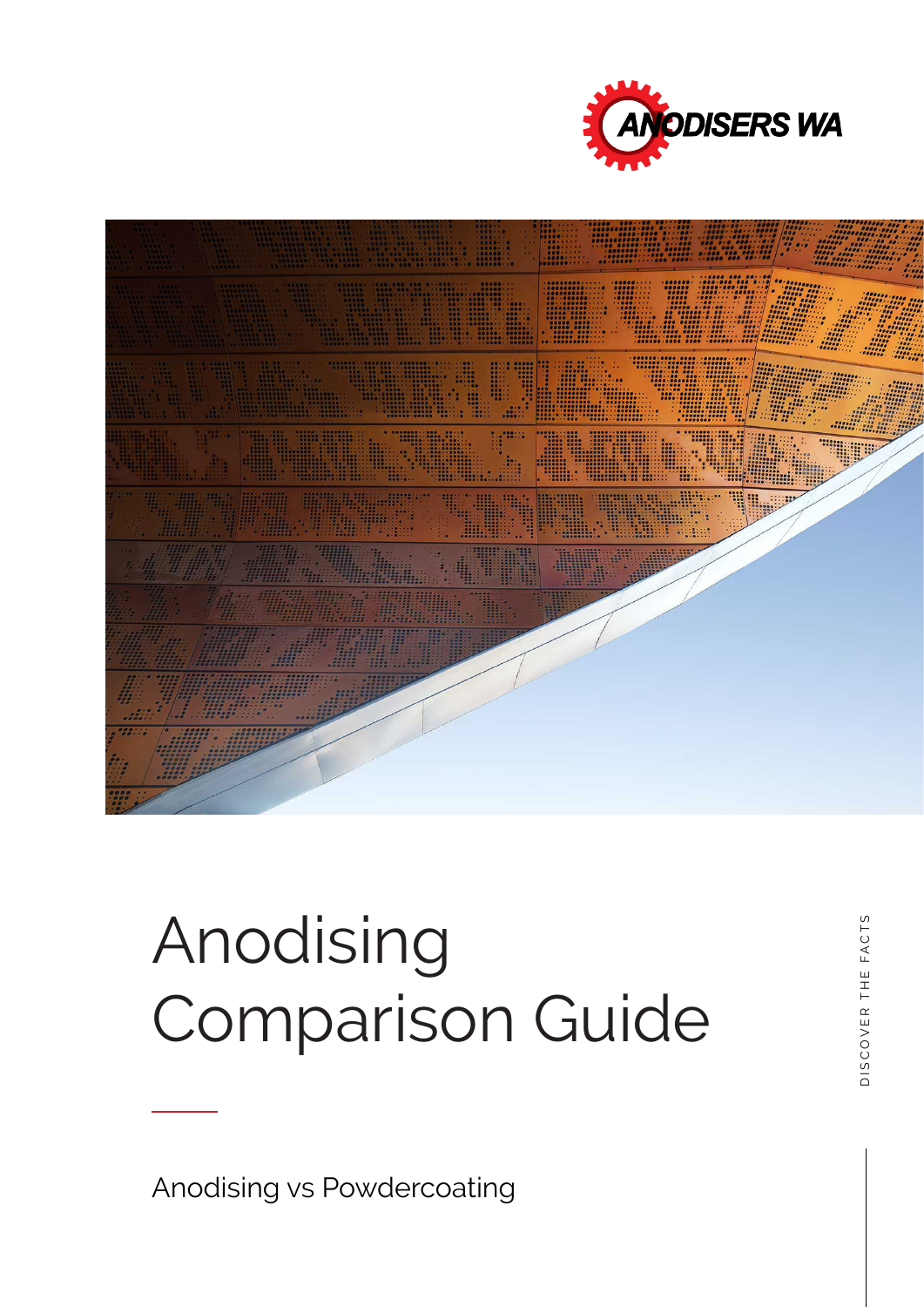## Apples for Apples

#### **Been told anodising is too expensive?**

It is important to compare the right anodsing to the equivalent powder coating finish.

| Category | Anodisers WA                    | Powdercoating<br>Equivalent       | Lower<br>Specification             |
|----------|---------------------------------|-----------------------------------|------------------------------------|
| Durable  | <b>Exterior Smart</b><br>AA20UM | Like for Like<br>Alternative Spec | Specifying<br>a lower grade Finish |
|          |                                 | Dulux Electro                     | Dulux Duralloy                     |
|          |                                 | Interpon Ultriva/D2015            |                                    |
|          |                                 | Interpon D2525                    |                                    |

| Category         | Anodisers WA                   | Powdercoating<br>Equivalent             | Lower Specification                |
|------------------|--------------------------------|-----------------------------------------|------------------------------------|
| Ultra<br>Durable | <b>Exterior Plus</b><br>AA25UM | Like of Like<br><b>Alternative Spec</b> | Specifying<br>a lower grade Finish |
|                  |                                | Dulux Flouroset                         | <b>Dulux Electro</b>               |
|                  |                                | Interpon Flouromax                      | <b>Dulux Duratec</b>               |
|                  |                                |                                         | Interpon Ultriva/D2015             |
|                  |                                |                                         | Interpon D2525                     |

#### **When Specifying**

## Anodising and Powdercoating have different perimeters

- Anodising is an immersion process and charges the entire surface area
- Powder coating charges face or visual only
- Anodisers WA price is on average 50- 60% less per m2
- Anodising covers on average 40% more area
- Anodising provides greater protection by covering all of the material not just visible or seen face

## Panels

- Anodisers WA price is inclusive of anodising both sides
- Powder coating price is for one side only
- Anodisers WA does not have any surcharges for E priming or warranty work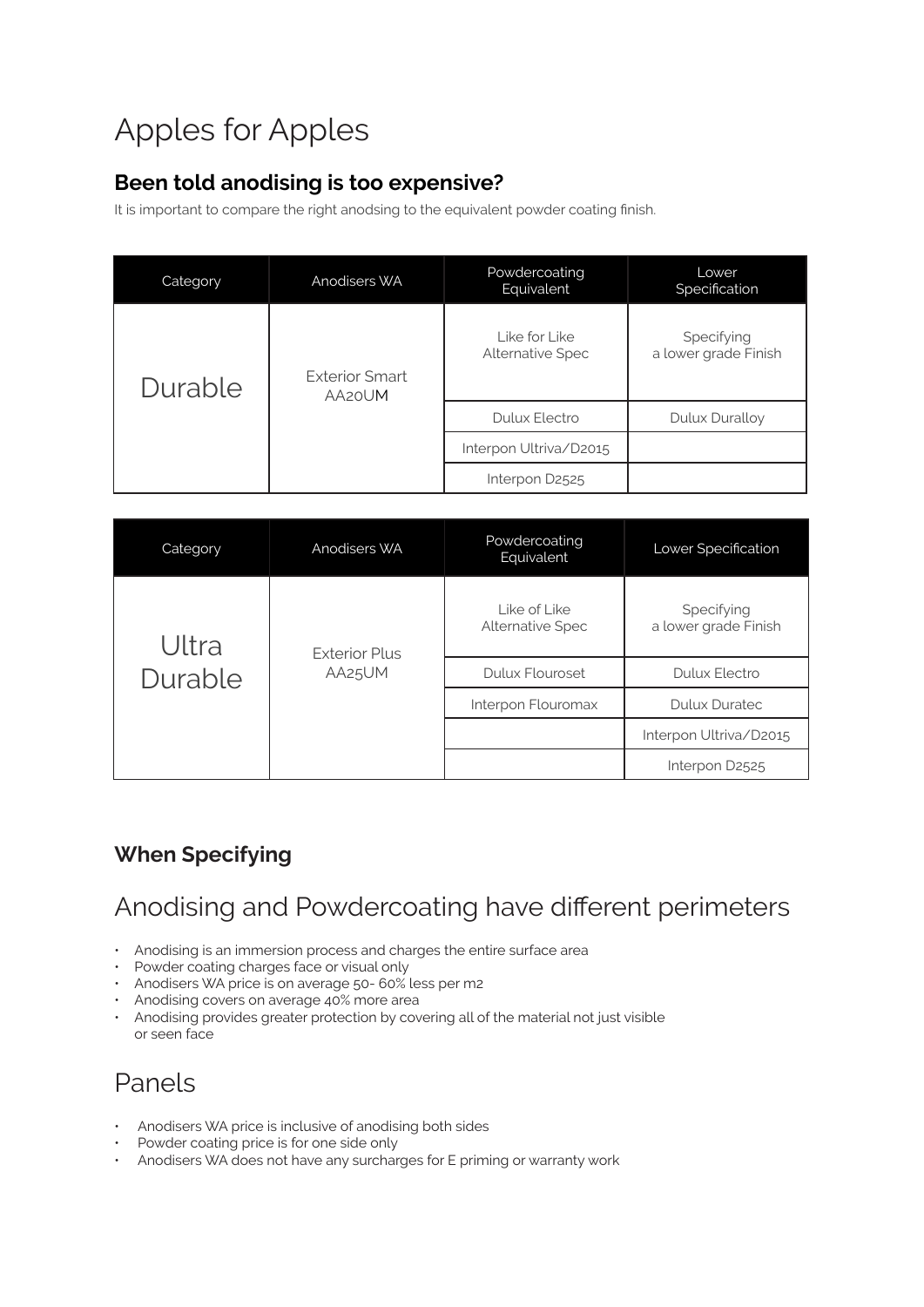#### **January 2021**

## Anodisers WA undertook a price comparison with three Western Australia Powder coaters.

24 Items were compared including

- Geometric and Standard Glazing Extrusions
- Perforated 50% Sheets, Perforated 32% and 3mm Solid Sheets
- Pressed Aluminium

#### **Comparing Durable Exterior Smart AA2oUM**



#### **Comparing Ultra Durable Exterior Plus AA25UM**